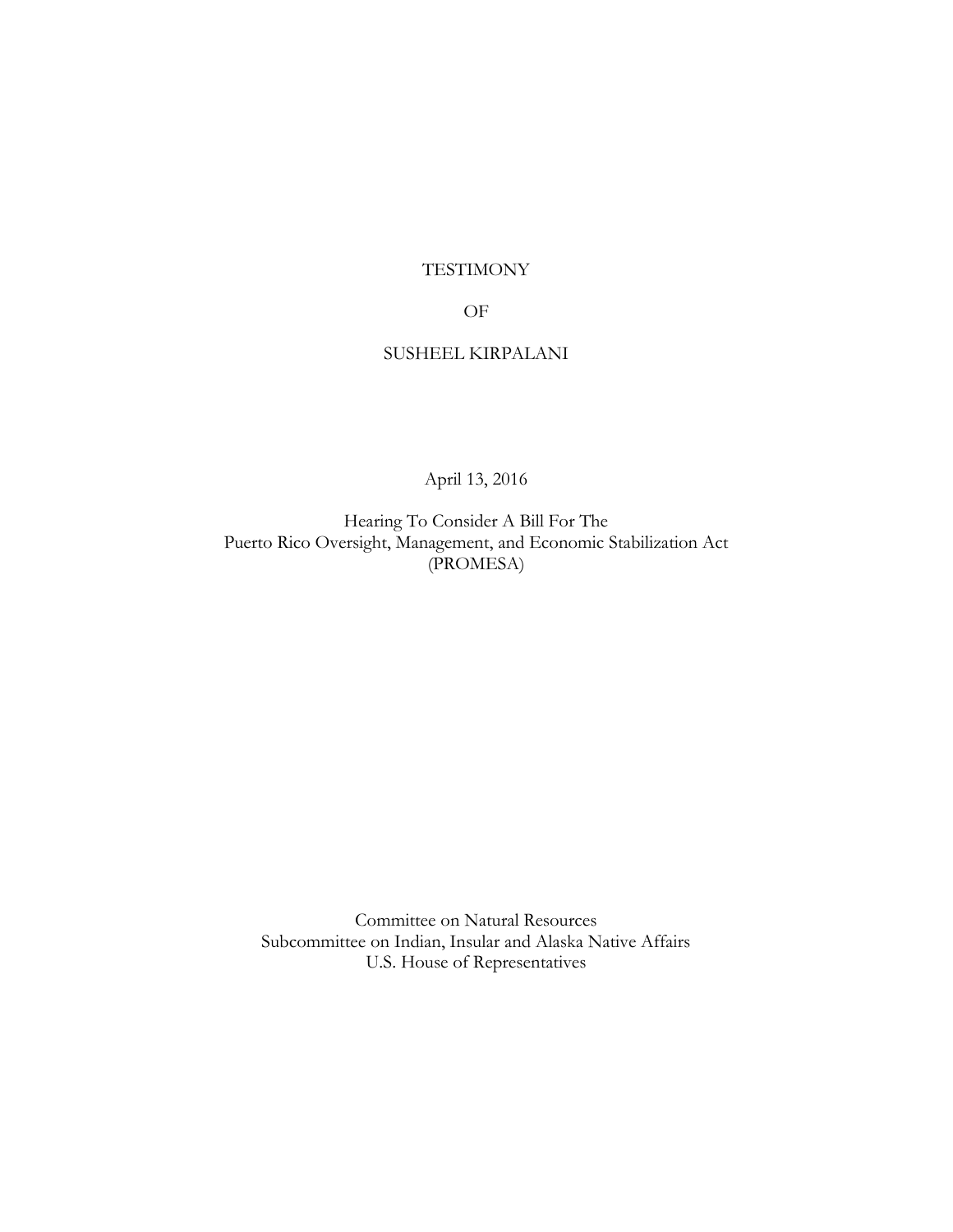Chairman Bishop, Chairman Young, Ranking Member Ruiz, and members of the Subcommittee:

Thank you for inviting me to testify on the bill proposed by Chairman Bishop for bespoke legislation needed to address Puerto Rico's financial crisis. I am honored to be here.

### **Background**

My name is Susheel Kirpalani. I am the Chairperson of the Bankruptcy and Restructuring Group at the law firm Quinn Emanuel Urquhart & Sullivan, LLP. For more than 20 years, I have practiced exclusively in the area of creditors' rights. Beginning in the late 1990s, I have primarily represented creditors in debt restructurings driven by unanticipated financial collapse, typically as a result of questionable accounting practices, lack of transparency in financial reporting, and over-leveraged balance sheets. These restructurings include: **Enron Corporation**; **Refco Inc.**; and **Lehman Brothers**. In each matter, I represented the statutory committee of unsecured creditors—a fiduciary body appointed by the bankruptcy division of the U.S. Department of Justice to protect creditor rights and priorities. In 2012, I was appointed to serve as the examiner and mediator for stakeholders of **Dynegy Holdings**, the Houston-based energy company that once tried to save Enron, and which filed for Chapter 11 with a "pre-arranged plan" that subverted creditor priorities.

I also have relevant experience from the two largest Chapter 9 bankruptcy cases in history—**Jefferson County, Alabama** and **Detroit, Michigan**. In Jefferson County, I spent over three years working with the largest insurer of sewer system bonds to successfully restructure and reduce the system's overblown debt load to match the ability of the citizens of Jefferson County to repay ballooning debts incurred by corrupt public officials.

With respect to Puerto Rico's financial crisis, for the past 10 months, I have been representing a coalition of creditors made up of retirees and individual investors as well as asset managers GoldenTree Asset Management LP, Merced Capital LP, Tilden Park Capital Management, Whitebox Advisors LLC, and others. These creditors invested primarily, if not exclusively, in the safest and most secure senior bond investment Puerto Rico offered known as COFINA.<sup>1</sup> COFINA is a Spanish-language acronym for the Puerto Rico Sales Tax Financing Corporation created at the outset of Puerto Rico's fiscal crisis in 2006, in the wake of the Commonwealth government's shutdown for two weeks, which left 500,000 school children without a place to study and over  $100,000$  public employees without pay.<sup>2</sup> COFINA was created to insulate creditors from the lack of transparency and political and

<sup>1</sup> *See, e.g.,* Janney Fixed Income Strategy, June 29, 2010, *available at*  <http://www.janney.com/file%20library/muni%20sector%20scorecard/cofina%206-29-10.pdf> ("COFINA is the strongest Puerto Rico issuer from a credit standpoint. The sales tax revenue bonds have a secure foundation, based on a broad based sales tax and a strong legal framework").

<sup>2</sup> Puerto Rico Closes Government Offices, Schools Amid Fiscal Crisis, *USA Today,* May 1, 2006, *available at* [http://usatoday30.usatoday.com/news/nation/2006-05-01-puertorico\\_x.htm.](http://usatoday30.usatoday.com/news/nation/2006-05-01-puertorico_x.htm)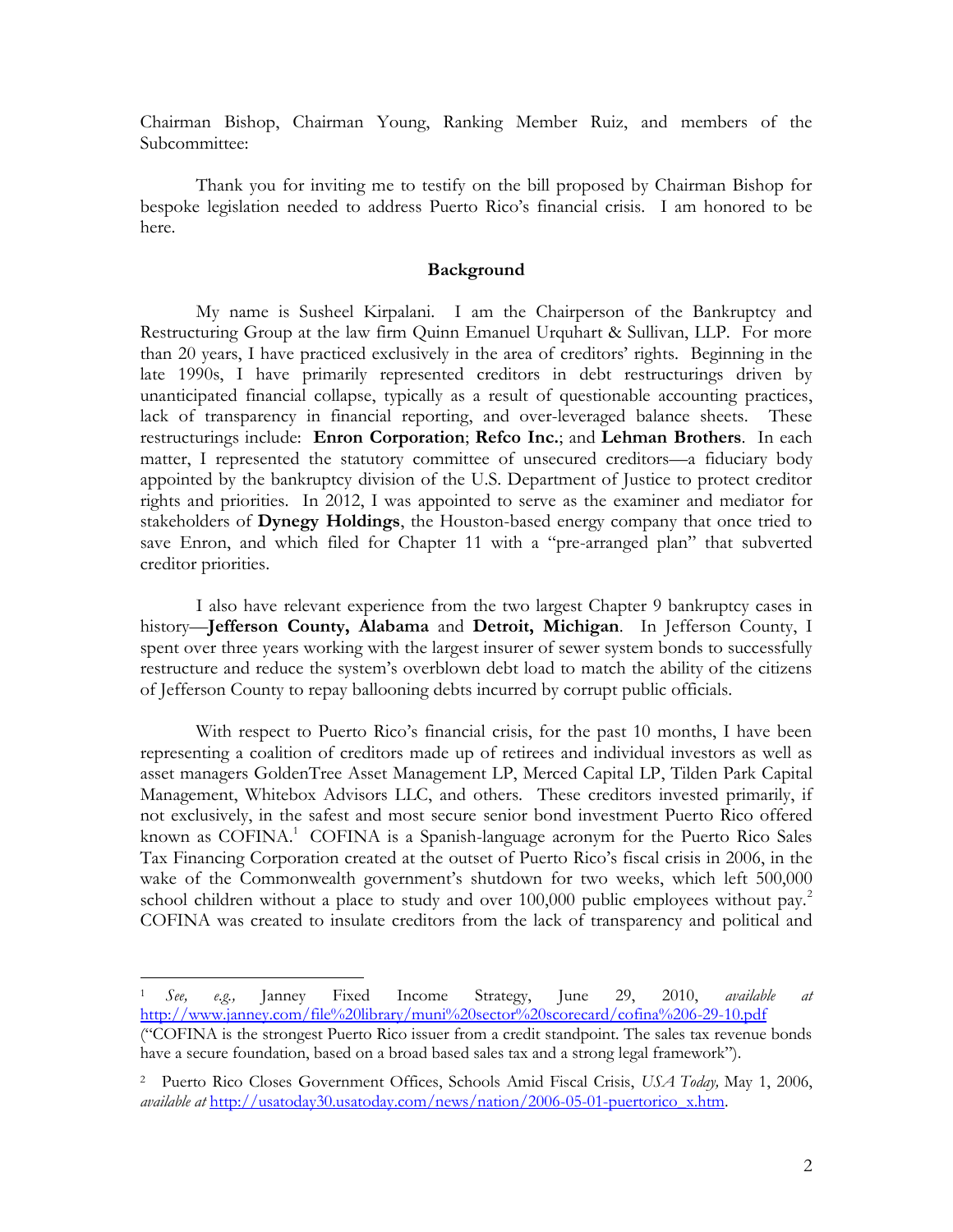credit risk relating to the Commonwealth's general fund.<sup>3</sup> Similar to other public and private bonds, COFINA is a form of securitization, in which a specific revenue stream is transferred or pledged to support bond issues by a separate legal entity. Securitizations significantly reduce costs of borrowing money by separating a revenue stream from an entity's credit profile. Today, COFINA is the largest debt issuer in Puerto Rico, with approximately \$17 billion of secured bonds outstanding, including more than \$7 billion of senior bonds and more than \$9 billion of subordinated bonds.

COFINA bonds—held by many U.S. retail investors and pension recipients—are supported by a dedicated sales and use tax protected under both the U.S. and Puerto Rico constitutions. Given that the revenues for COFINA are dependent on sales activity on island, COFINA bondholders want to help craft a solution to Puerto Rico's fiscal crisis that helps drive on-island commerce, empowers Puerto Rico's economy, and stops the population flight to the states.

#### **The Need For Federal Legislation**

Puerto Rico simply cannot pay all of its debts. The crippling debt service Puerto Rico heaped upon itself is suffocating the economy now a decade into recession. Young Puerto Ricans have figured out how to escape the debt burden, and are now migrating to the mainland U.S. in large numbers, accelerating the shrinkage of Puerto Rico's economy, and further concentrating the debt burden on the citizens and businesses that remain on the island. This is now forcing Puerto Rico to take ad hoc and extraordinary actions that abuse creditors' rights. Puerto Rico recently enacted a debt moratorium law that grants its governor absolute power to choose to pay or not pay any public debts. One of the three challenges made to the constitutionality of Puerto Rico's ability to enact restructuring legislation is currently before the U.S. Supreme Court. It can be anticipated that there will also be constitutional challenges to the debt moratorium law. I previously believed that the need for Congress to intervene was already evident, but it has become urgent if there is to be any hope of an orderly process that respects property rights and the rule of law, stems outmigration, restores Puerto Rico to health, and avoids the risk of a taxpayer-funded bailout down the road.

#### **Fair Debt Adjustment Laws**

Title III of PROMESA is entitled "Adjustment of Debts." This title designs a set of rules that would apply to any impairment of rights of a creditor of Puerto Rico or any of its instrumentalities. Although not a part of Title 11 of the United States Code (the "Bankruptcy Code"), Title III of PROMESA borrows some battle-tested rules contained in the Bankruptcy Code, which were shaped by over 100 years of U.S. jurisprudence on the constitutional limits of federal power over private rights. As such, these rules form the core of American creditor expectations in the event a borrower becomes unable to repay its debts.

<sup>3</sup> Standard & Poor's, Puerto Rico Sales Tax Fin. Corp.; Sales Tax, May 18, 2009, at 2-3.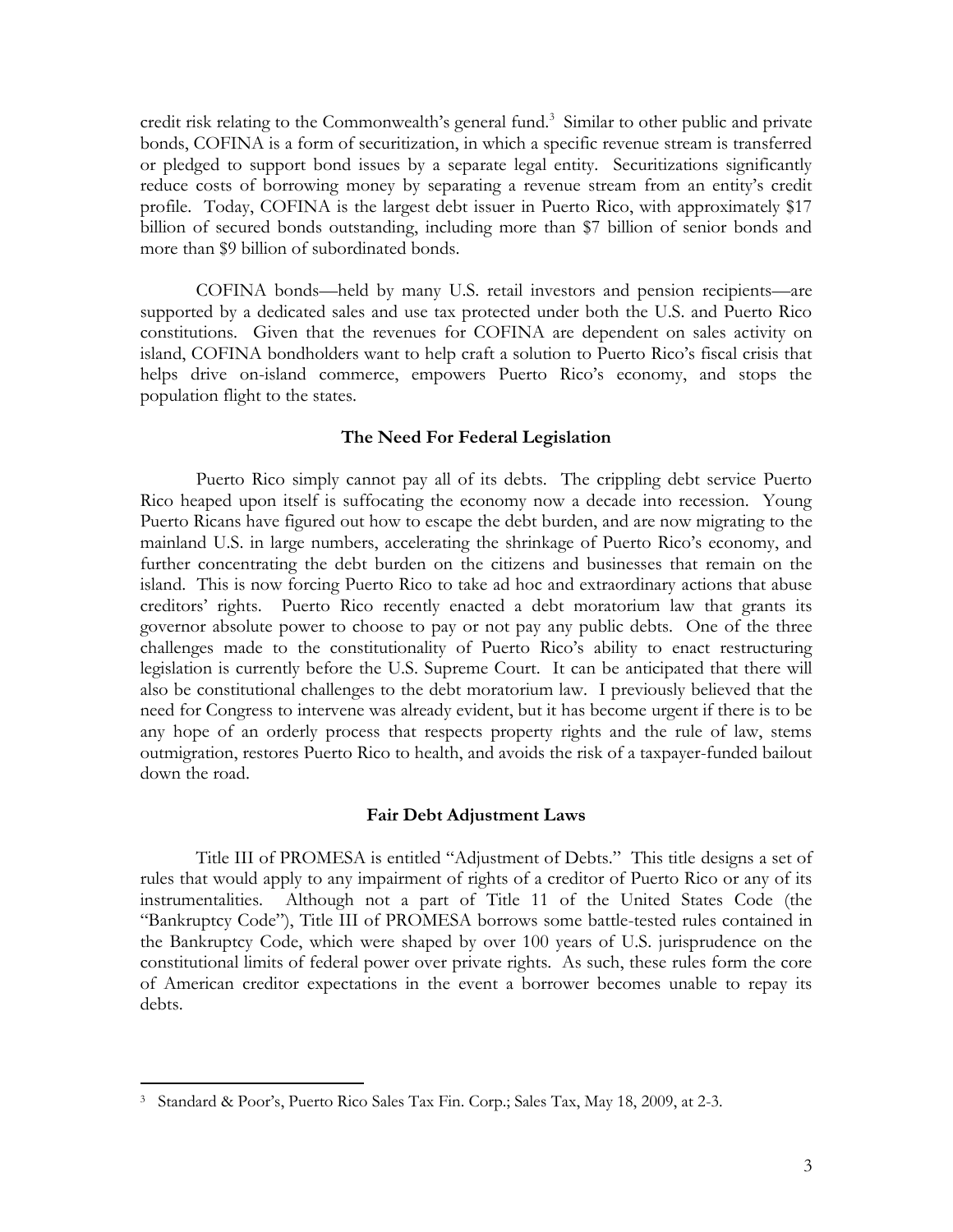The first step of understanding any restructuring regime is to ask which creditor claims will potentially be subject to adjustment. In recognition of the reality that most of the near-term strain on Puerto Rico is at the general fund level, Puerto Rico's own recently passed debt moratorium law applies to all issuers of public debt, including the Commonwealth itself. Moreover, Puerto Rico's general obligations or "GO" bondholders assert a superior right to be paid from resources available to the treasurer of Puerto Rico and maintained in the general fund of Puerto Rico before other public debts of the Commonwealth can be paid.<sup>4</sup> The extent of this priority has never been examined by the Supreme Court of Puerto Rico and resolution of that issue by agreement or adjudication will figure prominently in any adjustment of debts of the Commonwealth. Due to the competing claims of creditors from the same ultimate source of repayment—Puerto Rican taxpayers—any restructuring of Puerto Rico is a zero-sum game because the population's resources are limited and will be further limited if outmigration continues or economic growth does not resume. 5 In my experience representing creditors' committees in the largest Chapter 11 cases in history, and having served as a court-appointed mediator, I believe the only way to build a global consensual compromise free from challenge is for every stakeholder group to roll up their sleeves and participate in good-faith negotiations and, failing a voluntary agreement among all groups, to resolve the priority of competing creditor rights in a judicial proceeding. Artificially excluding significant creditor groups from a restructuring regime will lead to protracted litigation, constitutional challenges, and delays to finding a solution, which would only serve to destroy economic value on the whole, and exacerbate creditor losses.

Fundamental to U.S. creditors' rights law is the provision of a "breathing spell" for the debtor that cannot pay—in the form of an automatic stay of creditor enforcement actions—followed by a "discharge" or "fresh start" while respecting creditor priorities and ensuring property rights are not taken for the greater good without just compensation. In reality, this stay of creditor rights actually may enhance creditor recoveries by (1) removing the ability to race to the courthouse and obtain preferential treatment, which would otherwise favor well-heeled sophisticated institutions to the detriment of individuals and other creditors at large, and (2) allowing the beleaguered borrower to stabilize and rehabilitate its financial condition and future prospects without the resource drain and distraction of a rash of lawsuits. And if the debtor abuses the stay by, for example, failing to negotiate in good faith, creditors can seek to have the stay lifted.

The goals of any fair and effective restructuring regime should be to protect creditor expectations to the greatest extent practicable and to ensure any necessary taking of private property for public purposes is in exchange for just compensation. The means of achieving these goals are as follows: (1) restructure balance sheets and set budgets on a debtor-bydebtor basis; (2) establish classes of creditors in a fair and commonsense manner—in other words, insist that only "substantially similar" claims with similar legal and contractual rights against the same borrower are grouped together, fully recognizing the secured and priority

<sup>4</sup> Puerto Rico Const., Art. VI, § 8.

<sup>5</sup> For a quick thumbnail on the reasons for Puerto Rico's fiscal crisis, see Michelle Kaske and Martin Z. Braun, Puerto Rico's Slide, April 6, 2016, *available at* [http://www.bloombergview.com/quicktake/puerto-ricos-slide.](http://www.bloombergview.com/quicktake/puerto-ricos-slide)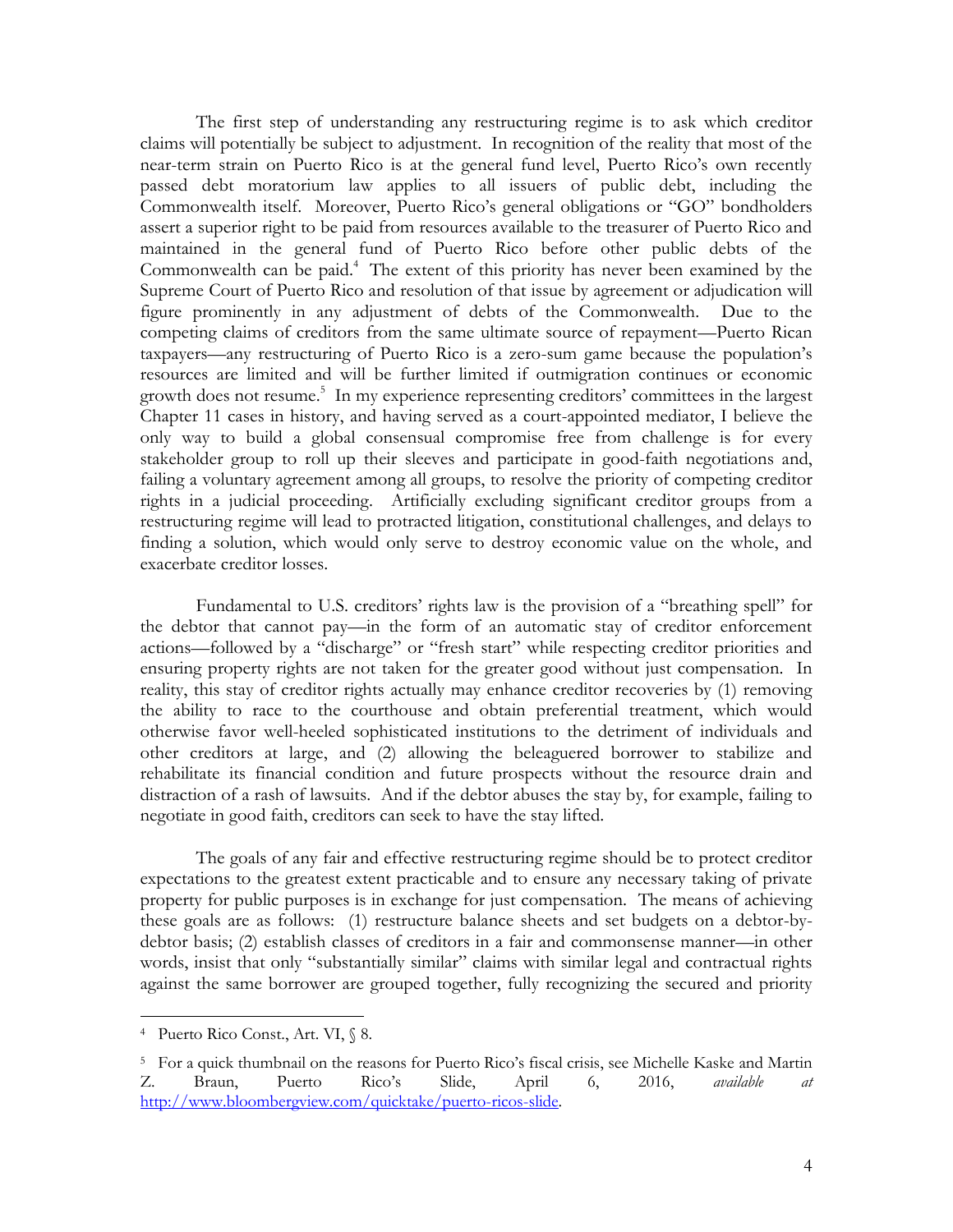status of some creditors; (3) solicit the votes of creditors in a fair way, consistent with due process of law including by providing adequate information to make a decision about any proposed adjustment; (4) treat each class of creditors according to its members' legal and contractual priorities, as determined by the local law governing the borrower and its relationship with creditors; and (5) ensure that a restructuring is in the "best interests of creditors" by mandating that creditors receive at least as much as they would have received in the absence of federal intervention. Although the Bankruptcy Code has not always accomplished these strict goals, particularly in the context of municipal bankruptcy where the locality retains plenary and exclusive control over its finances and proposing a debt adjustment plan, the provisions of the Bankruptcy Code contain state-of-the-art rules that are the envy of much of the world's less-developed financial markets and legal systems.<sup>6</sup>

#### **Collective Action and the Ability to Bind Holdouts**

It is a given that if unanimous consent by all stakeholders were required to confirm a debt adjustment plan, it would be impossible to ever achieve a voluntary compromise. For example, different people have different risk tolerance, a greater or lesser penchant for litigation, and some may prefer an expedient solution that minimizes cost but delivers recovery in the shortest amount of time. Accordingly, even the most "voluntary" of collective action rules recognize the need to bind holdouts who may otherwise seek to extract additional value for themselves even if it means risking value for all. So, it has been a constant feature of restructuring laws in the United States to permit the restructuring of an entire class of debt as long as a majority in number and two-thirds in dollar amount support the deal. This is not "cramdown," and is simply the American style of "collective action" within each specific class. PROMESA has this feature.

But the question occasionally arises when an entire class of creditors seeks to hold out for more than its members are legally entitled, and those creditors' unwillingness to accept their fair share prevents all other classes of creditors from moving forward. This rare scenario is when the "cramdown" rule found in section 1129(b) of the Bankruptcy Code must be invoked. I believe the ability to bind holdouts is a reasonable and necessary component of any effective restructuring authority. In my view, having the ability to bind holdouts if they engage in brinkmanship is the only way to get everyone to the table and have any hope of a voluntary agreement. It also promotes predictable outcomes, which is of paramount importance to creditors. Omitting this critical feature, which protects all other classes of creditors who do wish to voluntarily restructure their debts, would lead to unpredictable behavior and discourage consensual arrangements. It is tantamount, in other words, to handing a gun to junior creditors with which they can hold up senior creditors for value in excess of their legal rights or that which they could hope to achieve under current law. Cramdown is a term of art for ensuring that creditor treatment complies with the

<sup>&</sup>lt;sup>6</sup> In the aftermath of Dubai's real estate crisis, in 2009, I was retained by the quasi-sovereign entity, Dubai World, to participate in the drafting of Dubai's first-ever restructuring law. Hopeful to restore confidence and credibility, it was the consensus among all involved that United States laws in this area achieved the best outcomes for creditors and, as a result, re-establishment of creditor confidence and market re-entry. Several features of U.S. law were borrowed in the enactment of Decree 57 of Dubai, which paved the way to achieve billions of dollars of relief through voluntary agreements with the backstop of a judicial system, only if needed.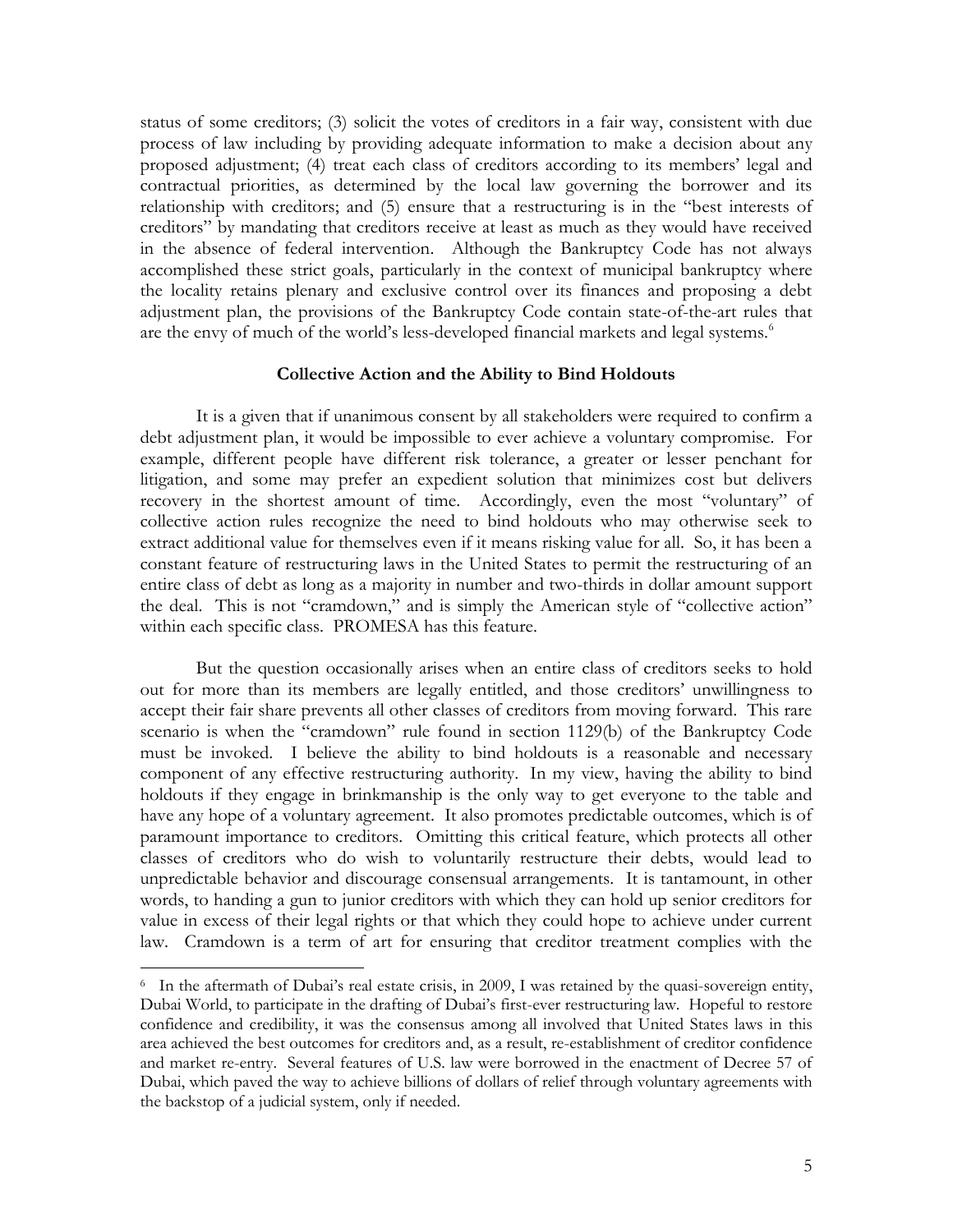"absolute priority" rule, a legal concept that has been a critical part of U.S. restructuring jurisprudence since at least the 1898 Bankruptcy Act. When used properly and in accordance with strict Congressional mandates, cramdown ensures the fairness of the restructuring process.

The National Bankruptcy Conference, a non-partisan organization of 60 of the nation's leading bankruptcy scholars, recently had this to say about the "Discussion Draft" of PROMESA:

The Conference believes that granting a Title III debtor the power to confirm a plan of adjustment over the rejection of the plan by an impaired class of creditors-including one comprising holders of bond debt-is critical to the success of a Title III case. **Without cramdown, Title III would provide a dissenting class with absolute veto power over a plan of**  adjustment. The various protections afforded nonconsenting classes such as the prohibition against unfair discrimination as well as the incorporation of the absolute priority rule in sections 1129(b)(2)(A) and 1129(b)(2)(B), level the negotiation playing field, and should serve to encourage both sides to reach agreement, which is a stated goal of the House Committee on Natural Resources.<sup>7</sup>

### **The Perils of Chapter 9 and the Myth of "Super Chapter 9"**

Select bond investors have lobbied hard against PROMESA, including through the placement of targeted advertisements in members' districts, suggesting it is some form of "Super Chapter 9" because it incorporates provisions of the Bankruptcy Code. This is misleading and misguided. PROMESA is not an amendment to the Bankruptcy Code, and in fact implements significant changes from Chapter 9 that are specifically designed to ensure federal oversight and the fair treatment of creditors. Nor could PROMESA's territory-specific provisions ever be "contagious" to the states. The reason is the Tenth Amendment of the U.S. Constitution. The Tenth Amendment is a recognition of our dual sovereign form of government—that it is the various states that created the federal government. By contrast, under the Territories Clause of the U.S. Constitution, the federal government has plenary authority to enact needful rules and regulations respecting the unincorporated territories.

Chapter 9 has led to failed creditor expectations because local, elected officials remain in control and can lawfully use the stay to prevent creditor enforcement while retaining discretion as to which debts to honor during the bankruptcy case. Moreover, the elected officials have exclusive authority to formulate a plan and could use that authority to favor local interests.<sup>8</sup> By the time the plan is presented to creditors, bondholders may have

<sup>7</sup> Comments on the Discussion Draft of an Act Entitled "Puerto Rico Oversight, Management, and Economic Stability Act", *available at* [http://newnbc.wpengine.com/wp](http://newnbc.wpengine.com/wp-content/uploads/2015/07/2016-April-8-NBC-Statement-on-PROMESA.pdf)[content/uploads/2015/07/2016-April-8-NBC-Statement-on-PROMESA.pdf](http://newnbc.wpengine.com/wp-content/uploads/2015/07/2016-April-8-NBC-Statement-on-PROMESA.pdf) (emphasis added).

<sup>8</sup> *See* Recent Municipal Bankruptcies Provide Greater Clarity on Outcomes for Investors, *Moody's Investor Services, Sector-In-Depth*, Feb. 25, 2016 ("Given the choice between cutting retiree liabilities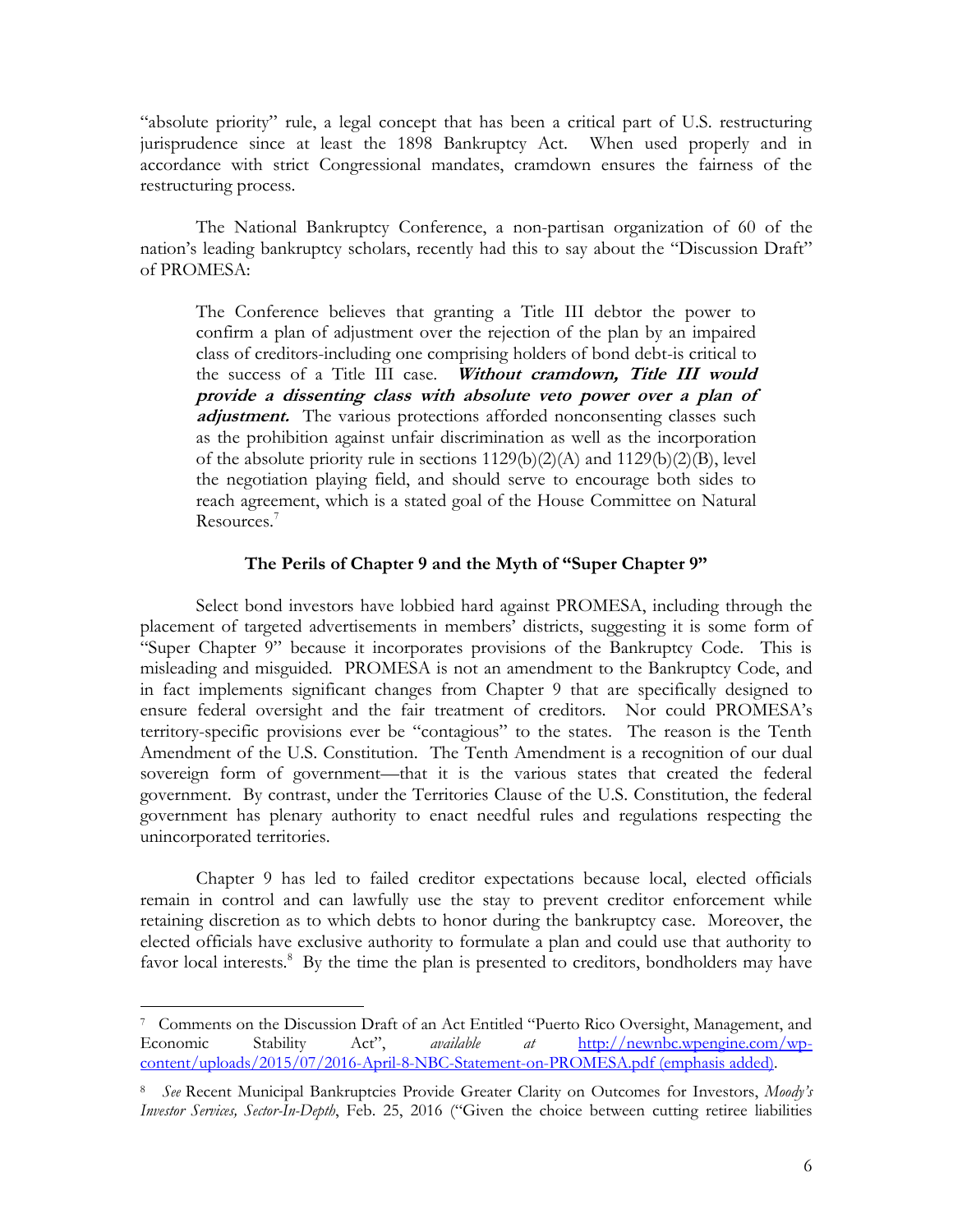no choice but to cry uncle because they have no ability to force repayment and no recourse to an impartial decision-making body. All they can do at that late stage is object to the plan, vote against it, and hope the bankruptcy judge forces the debtor to go back to the drawing board. The inherent unfairness in that process is the necessary byproduct of balancing state sovereignty with the desire for federal legislation to restructure a municipality's debts. The initial version of bankruptcy law designed by Congress for state municipalities in 1934 was held unconstitutional two years later as violating the Tenth Amendment.<sup>9</sup> The "sweeping character of the holding of the Supreme Court" called for a far lighter touch—one that offers debt adjustment tools to a municipality upon election by the state but on the condition that the state retained full control over all its municipality's political or governmental powers, and the federal court was unable to interfere with a municipality's property and revenues. The revised statute was upheld by the Supreme Court<sup>10</sup> and is the predecessor to modern-day Chapter 9.

In stark contrast, PROMESA does not leave unfettered control over fiscal matters to the Governor and Legislative Assembly in Puerto Rico. Unconstrained by the Tenth Amendment because Puerto Rico is not a state, pursuant to the Territories Clause, PROMESA would install a non-political oversight board—which Congress will play a significant role in selecting—to ensure that local interests are not favored over long-distance creditors, and that decisions on issues of greatest concern to creditors are overseen and approved by a dispassionate, disinterested board. Significantly, only the oversight board would be able to propose a plan of adjustment for creditor vote and judicial approval. This is a profound difference with Chapter 9, in which it is the debtor that determines when to file.

Moreover, while Chapter 9 led to failed creditor expectations in the case of Detroit, commentators have correctly observed that the fault was not with the rules of the Bankruptcy Code as much as with the bankruptcy judge who generously interpreted its flexibility.<sup>11</sup> If applied correctly, the Bankruptcy Code "removes the risk that a debtor will pick and choose which obligations to pay, and it ensures that creditors' priorities will be honored."<sup>12</sup> The practicalities of Chapter 9—including the sovereignty point just

<sup>(</sup>pensions and OPEBs) and [bond] debt, local governments may choose to impair debt more severely than pensions and OPEBs.").

<sup>9</sup> *See Ashton v. Cameron County*, 298 U.S. 513, 536 (1936) ("If obligations of States or their political subdivisions may be subjected to the interference here attempted, they are no longer free to manage their own affairs; the will of Congress prevails over them . . . . And really the sovereignty of the State, so often declared necessary to the federal system, does not exist.) (citing *McCulloch v. Maryland,*  4 Wheat. 316, 430).

<sup>10</sup> *See United States v. Bekins*, 304 U.S. 27, 51 (1938) ("The [revised] statute is carefully drawn so as not to impinge upon the sovereignty of the State. The State retains control of its fiscal affairs.").

<sup>11</sup> David Skeel, Fixing Puerto Rico's Debt Mess, *The Wall St. Journal*, Jan. 5, 2016 ("[T]he rule of law took a beating in the Detroit bankruptcy. . . . Steven Rhodes, the federal bankruptcy judge in the Detroit case, instead concluded that the requirement was met as long as the plan satisfied his conscience").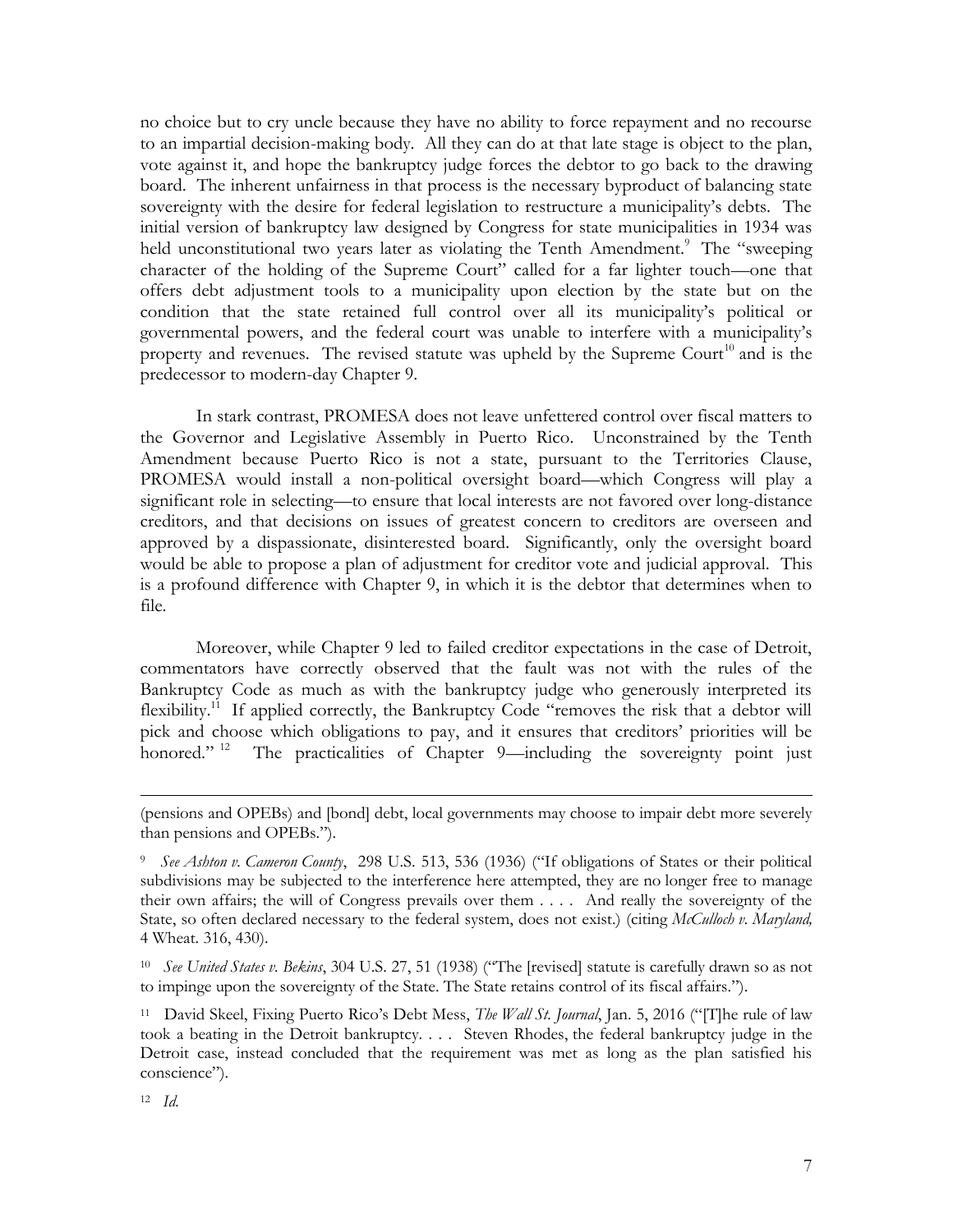discussed—make it inappropriate for Puerto Rico, particularly given the heavy interest of distant, state-side investors in Puerto Rican debt.

It is unclear whether PROMESA utilizes the federal Bankruptcy Court system. There is a reference in section 306 of the bill to 28 U.S.C. § 157, which permits the District Courts to refer matters to bankruptcy judges, and in section 309 to 28 U.S.C. § 158(a), which governs appeals from Bankruptcy Courts. Bankruptcy judges serve for 14-year terms and derive their power from Article I of the Constitution. As such, they do not have life tenure and cannot without consent of the parties exercise the judicial power of the United States, except for certain "core bankruptcy" areas. Congress may want to consider whether an event as significant as a territorial restructuring, pursuant to the Territories Clause, should be heard by the federal District Courts which exercise the judicial power of the United States pursuant to Article III of the Constitution. There may be issues that arise in a territorial restructuring that some creditors may challenge the Bankruptcy Court's power to hear and determine. Requiring that cases under Title III of PROMESA be heard in the District Court would further distinguish the regime from Chapter 9.

Unlike Chapter 9, the oversight board has authority to move the venue to a district outside the affected region if necessary.

#### **Provisions to Further Protect Creditor Expectations and Respect Territorial Law**

The rules for classifying only "substantially similar" claims together and ensuring a plan treats creditors "fairly and equitably" and does not "discriminate unfairly" are bedrock principles of American law. Given the potential for creative interpretation of those phrases, however, Congress should consider giving stricter definitional certainty to protect creditor expectations that the laws and agreements governing their claims will be respected and not tossed aside based on one judge's views of what is fair at the time. Imposing stricter definitional certainty would, with respect to Puerto Rico, make it impossible to classify GO bonds with inferior unsecured claims, such as pension claims or bonds that are subject to clawback, or to lump COFINA senior bonds together with contractually subordinate bonds. By setting the classification rules properly, only creditors with the same rights against the same issuer can be counted together and receive the same treatment. Further, especially given the lesson of Detroit, judicial restraint can be imposed by further defining the concepts of "fair and equitable" and whether discrimination is "unfair" based on creditor priorities found in the law or by agreement, not in the personal views of the jurist.

Another "must have" feature of any federal law that prevents or otherwise impairs creditor rights is to ensure that—when all is said and done—every creditor fares no worse than they would have under current law, had the federal case never been commenced or were it to be dismissed. This is known as the "best interests of creditors" test and is one of the requirements to confirm a plan of adjustment under PROMESA. The "best interests" test also comes out of bankruptcy case law, and specifically ensures that the federal government will not be liable in eminent domain for "taking" property without just compensation because the creditor's recovery must be, by definition, at least as much as the creditor would have received had federal legislation never intervened.<sup>13</sup> Greater definitional

l

<sup>13</sup> *See Faitoute Iron & Steel Co. v. City of Asbury Park*, 316 U.S. 502, 515-16 (1942).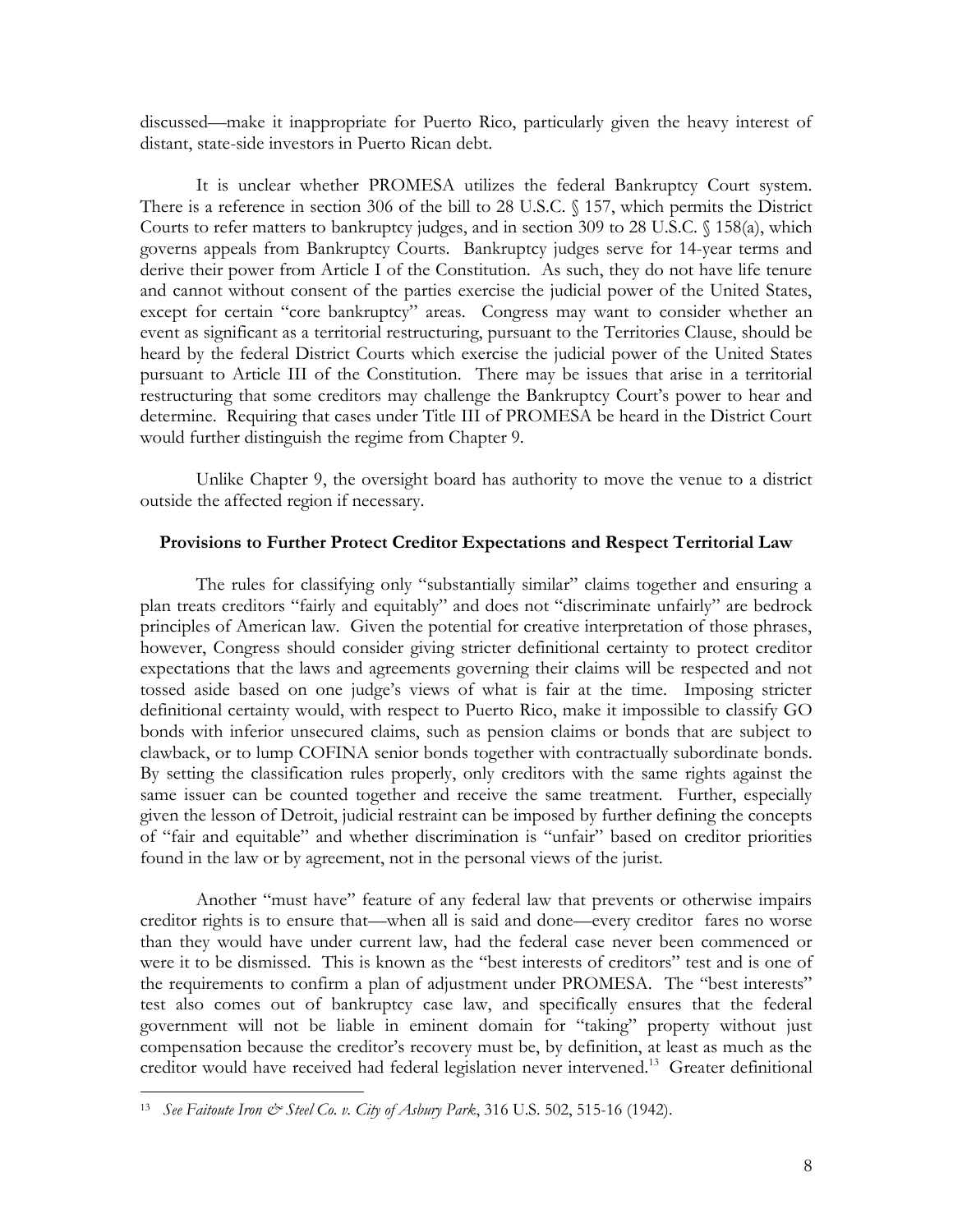certainty could be included in PROMESA, again to make it more protective of individual creditors and to prevent courts from merely rubber stamping a proposed plan just because it is supported by the requisite majorities.

Finally, federal courts overseeing bankruptcy cases are routinely called upon to address issues of state or territorial law, because it is those laws, not federal, that defines property interests.<sup>14</sup> The uncertain determination of key issues affecting creditor recoveries is often a cause for concern among participants in a bankruptcy case. Any doubt over whether the federal judge retains discretion to attempt to divine issues of first impression of Puerto Rican law bearing on constitutional or property interests of creditors should be removed under PROMESA. The law should require direct certification of such issues to the territorial high court, namely, the Supreme Court of Puerto Rico. This feature would not only promote and protect creditor expectations, which were set by local law, but would reduce the risk of undue federal interference with insular territorial law and is consistent with U.S. Supreme Court jurisprudence.<sup>15</sup> The bill in its current form does not have any type of federal court abstention, not even the type contained in 28 U.S.C. § 1334, which applies to bankruptcy cases. The original "discussion draft" contained an appropriate provision to require expedited determination by the territorial high court of issues of first impression under the territory's laws.

### **Collective Action Clauses**

I have been analyzing whether "Collective Action Clauses" or "CACs" could work for Puerto Rico. To be clear, CACs would *retroactively* change individual creditor rights, without judicial supervision and accepted notions of due process of law, so this raises many of the same constitutional concerns as bankruptcy without any precedent on which to rely. Special care must be taken to ensure any proposed modification is consistent with contractual and property rights among the competing creditors. While these types of provisions have been introduced in the Euro-Zone, they have never been a part of the fabric of American creditors' rights and they were not developed from the "takings" jurisprudence of the United States.<sup>16</sup> Title VI of the bill contains a mechanism for retroactively changing

<sup>14</sup> *Butner v. United States*, 440 U.S. 48 (1979) ("Uniform treatment of property interests by both state and federal courts within a State serves to reduce uncertainty, to discourage forum shopping, and to prevent a party from receiving 'a windfall merely by reason of the happenstance of bankruptcy.'") (citation omitted).

<sup>15</sup> Manuel Del Valle, Puerto Rico Before The United States Supreme Court, 19 Rev. Juridica U. Inter. P.R 13 (1984) ("In the case of Puerto Rico, its economic, social and cultural development has been intimately associated with its legal development and ability to exercise insular sovereignty over matters of local concern.") (collecting SCOTUS cases that reversed the First Circuit Court of Appeals in deference to the Supreme Court of Puerto Rico on issues of Puerto Rican law).

<sup>16</sup> S*ee* Collective Action Clauses No Panacea for Sovereign Debt Restructurings, *available at*  [https://www.pimco.com/insights/viewpoints/viewpoints/collective-action-clauses-no-panacea-for](https://www.pimco.com/insights/viewpoints/viewpoints/collective-action-clauses-no-panacea-for-sovereign-debt-restructurings)[sovereign-debt-restructurings](https://www.pimco.com/insights/viewpoints/viewpoints/collective-action-clauses-no-panacea-for-sovereign-debt-restructurings) ("German Chancellor Angela Merkel and French President Nicolas Sarkozy, meeting in the French seaside resort of Deauville amid the escalating eurozone debt crisis in 2010, agreed to make them *de rigeuer* for sovereign bonds European countries issue under U.K. law from 2013.")*.*